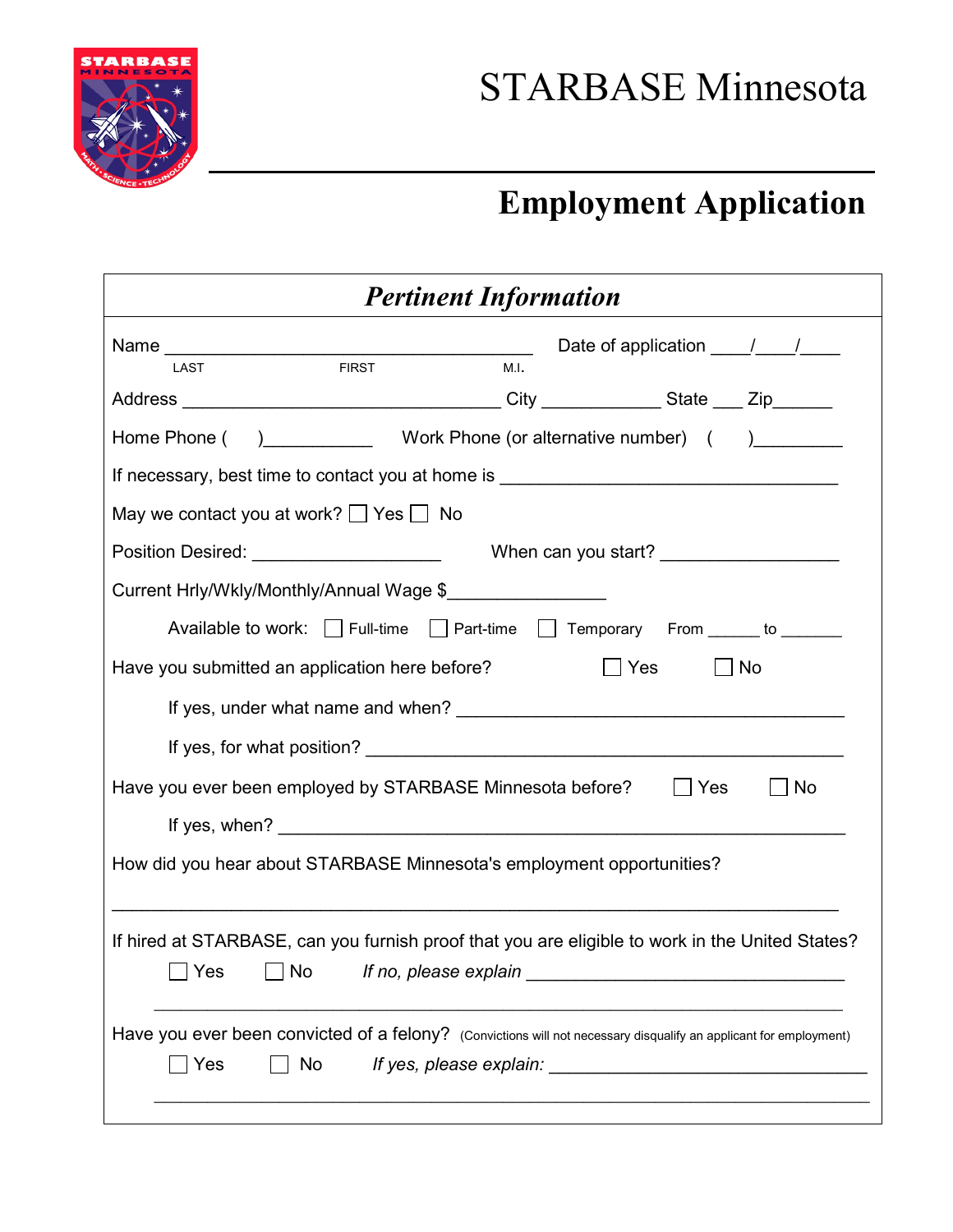| <b>Employment</b>                                                                                             |                       |                            |                                                           |
|---------------------------------------------------------------------------------------------------------------|-----------------------|----------------------------|-----------------------------------------------------------|
| Give an accurate, full-time and part-time employment record. Start with your present or most recent employer. |                       |                            |                                                           |
| Employer<br>1.                                                                                                | From:                 | To:                        | $\Box$ Full-Time<br>Part-Time<br>$\overline{\phantom{a}}$ |
| Address                                                                                                       | <b>Position Title</b> | Hrly/Weekly/Annual<br>Rate | Supervisor's Name:                                        |
|                                                                                                               |                       |                            | Phone No.:                                                |
| <b>Describe Duties:</b>                                                                                       |                       |                            |                                                           |
| Reason for Leaving:                                                                                           |                       |                            |                                                           |
| May we contact this employer? $\Box$ Yes<br>$\Box$ No<br>If not, why not?                                     |                       |                            |                                                           |

| Employer                                                               | From:                 | To:                        | $\Box$ Full-Time   |
|------------------------------------------------------------------------|-----------------------|----------------------------|--------------------|
|                                                                        |                       |                            | $\Box$ Part-Time   |
| <b>Address</b>                                                         | <b>Position Title</b> | Hrly/Weekly/Annual<br>Rate | Supervisor's Name: |
|                                                                        |                       |                            | Phone No.:         |
| <b>Describe Duties:</b>                                                |                       |                            |                    |
| Reason for Leaving:                                                    |                       |                            |                    |
| May we contact this employer? $\Box$ Yes $\Box$ No<br>If not, why not? |                       |                            |                    |

| Employer<br>3.                                                         | From:                 | To:              | $\Box$ Full-Time   |
|------------------------------------------------------------------------|-----------------------|------------------|--------------------|
|                                                                        |                       |                  | $\Box$ Part-Time   |
| <b>Address</b>                                                         | <b>Position Title</b> | Hrly/Weekly Rate | Supervisor's Name: |
|                                                                        |                       |                  |                    |
|                                                                        |                       |                  | Phone No.:         |
| <b>Describe Duties:</b>                                                |                       |                  |                    |
|                                                                        |                       |                  |                    |
|                                                                        |                       |                  |                    |
| Reason for Leaving:                                                    |                       |                  |                    |
|                                                                        |                       |                  |                    |
| May we contact this employer? $\Box$ Yes $\Box$ No<br>If not, why not? |                       |                  |                    |
|                                                                        |                       |                  |                    |

List all periods during which you were unemployed \_\_\_\_\_\_\_\_\_\_\_\_\_\_\_\_\_\_\_\_\_\_\_\_\_\_\_\_\_\_\_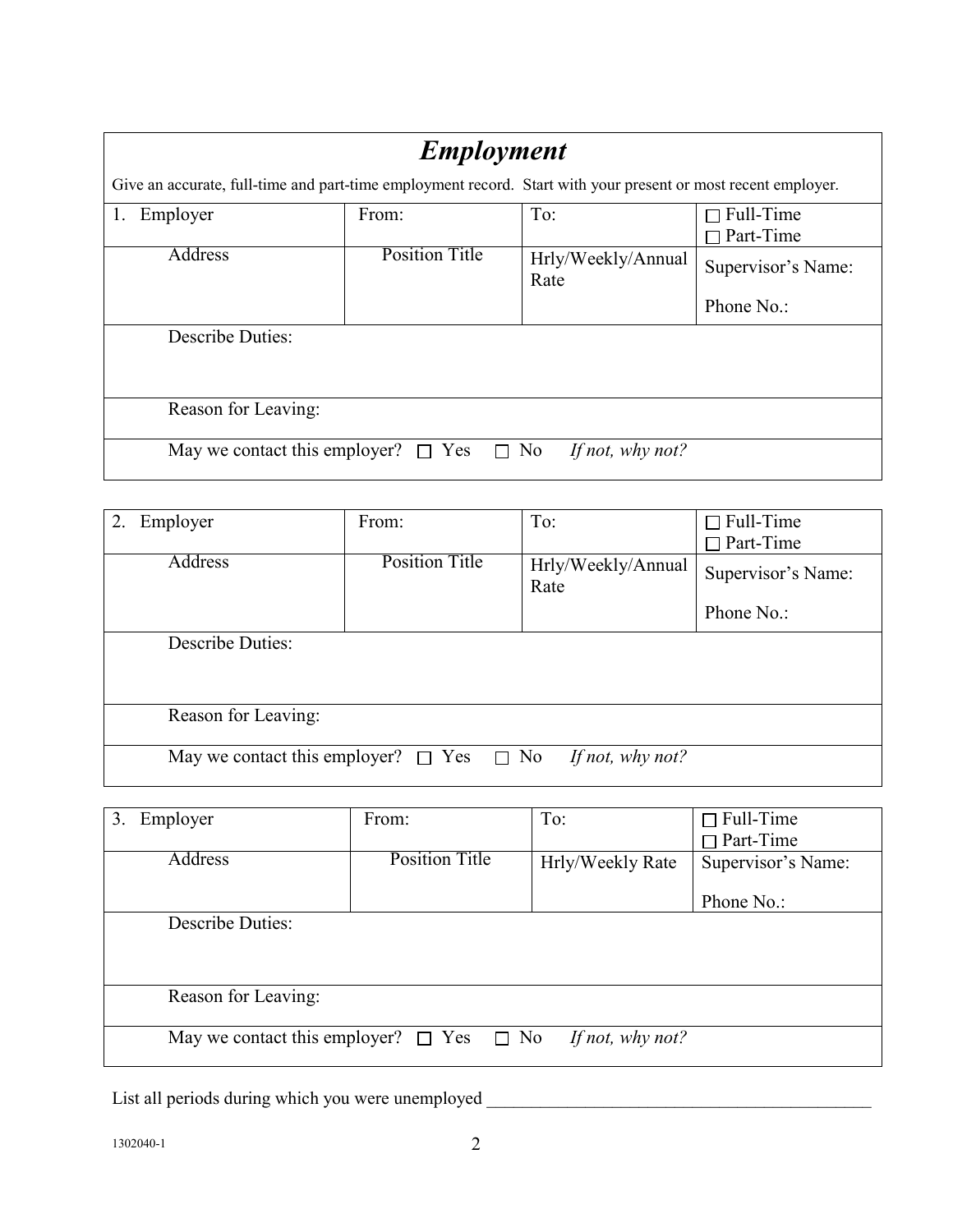How did you spend this time?

| <b>Educational Background</b>                       |                                                        |                                            |                                              |                       |
|-----------------------------------------------------|--------------------------------------------------------|--------------------------------------------|----------------------------------------------|-----------------------|
|                                                     | <b>NAME AND</b><br><b>LOCATION OF</b><br><b>SCHOOL</b> | <b>NUMBER</b><br>OF YRS<br><b>FINISHED</b> | DIPLOMA/<br><b>DEGREE</b><br><b>OBTAINED</b> | <b>FIELD OF STUDY</b> |
| High School                                         |                                                        |                                            |                                              |                       |
| College                                             |                                                        |                                            |                                              |                       |
| Graduate Or Other<br>Professional Training          |                                                        |                                            |                                              |                       |
| <b>Additional Related</b><br>Coursework Or Training |                                                        |                                            |                                              |                       |

## *Membership in Professional, Educational or Civic Organizations*

List professional, educational or civic association memberships or positions held which might be beneficial for us to know. *(Exclude those which may disclose your race, religion, national origin, disability, age, citizenship, mental or physical disabilities or any other similarly protected status.)*

## *References*

Please list 3 professional references *(other than friends or relatives)* who are familiar with your professional and educational qualifications.

| <b>Name</b> | <b>Address/Company</b> | <b>Phone</b> | Relationship |
|-------------|------------------------|--------------|--------------|
|             |                        |              |              |
|             |                        |              |              |
|             |                        |              |              |

**STARBASE Minnesota is an Equal Opportunity Employer and will not discriminate against any employee or applicant for employment because of race, color, creed, religion, national origin, ancestry, gender, sexual orientation, disability, age, familial status, marital status or status with regard to public assistance.**